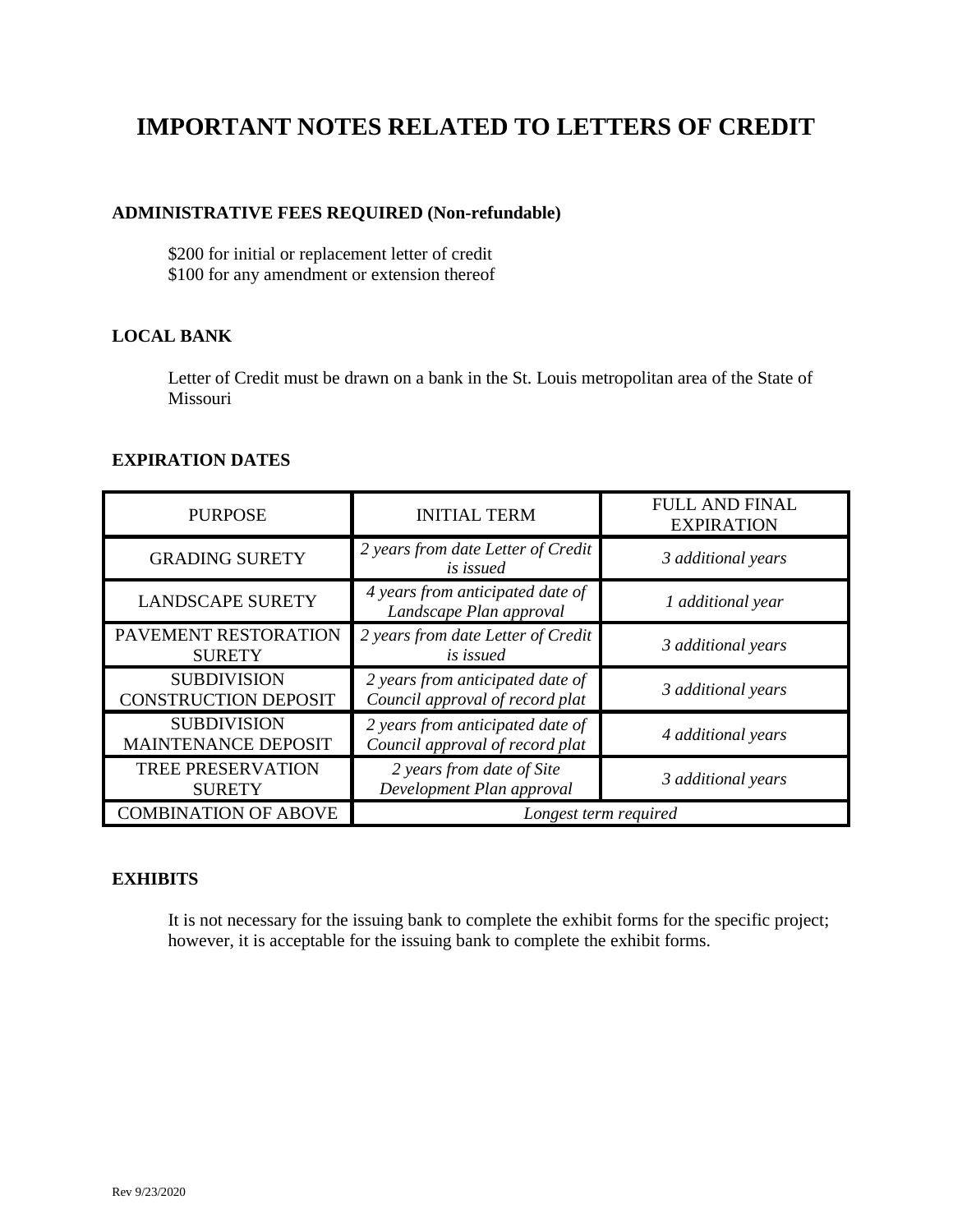#### STANDARD FORM OF LETTER OF CREDIT

\_\_\_\_\_\_\_\_\_\_\_\_\_\_\_\_\_\_\_\_, 20\_\_

IRREVOCABLE LETTER OF CREDIT NO. \_\_\_\_\_\_\_\_\_\_\_\_\_\_\_

City of Chesterfield 690 Chesterfield Parkway West Chesterfield, Missouri 63017

Dear Sir:

We hereby establish in favor of the CITY OF CHESTERFIELD, upon the application of and for the account of , (the "Account Party") our transferable irrevocable standby letter of credit (the "Letter of Credit") in the amount of \$ (the "Maximum Available Credit"), subject to the reduction as hereinafter set forth.

For information only: This letter of credit is issued with respect to: (check all that apply)

 $\Box$  Grading Surety Landscape Surety □ Pavement Restoration Surety □ Subdivision Construction Deposit Subdivision Maintenance Deposit Tree Preservation Surety □ Other \_\_\_\_\_\_\_\_\_\_\_\_\_\_\_\_\_\_\_\_\_

as detailed on the accompanying agreements for \_\_\_\_\_\_\_\_\_\_\_\_\_\_\_\_\_\_\_\_\_\_\_\_\_\_\_\_\_\_\_\_\_\_

<<subdivision/development name>>, approval of same issued by you for the benefit of the Account Party (the "Approval").

Subject to all of the terms and conditions of this Letter of Credit, the Maximum Available Credit shall be made available by your draft(s) at sight drawn on us accompanied by this Letter of Credit and any amendments thereto for presentation and by the following documents:

- 1. Your signed certificate, in the form attached hereto as Exhibit A, dated not more than ten days prior to its presentation to us; or
- 2. Your signed certificate, in the form attached hereto as Exhibit B, dated not more than ten days prior to its presentation to us.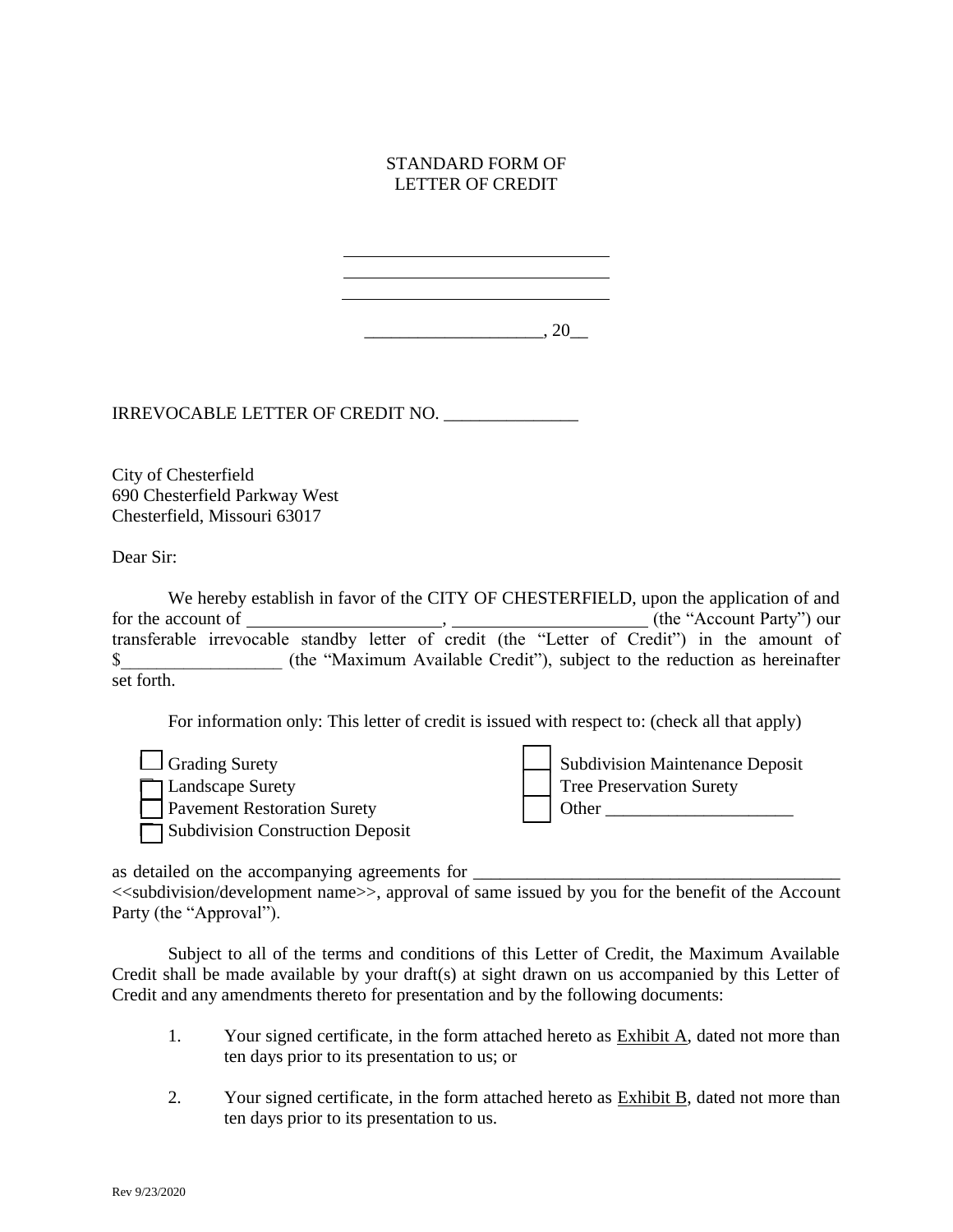\*No draft will be paid if the amount thereof is in excess of the Maximum available Credit hereunder as of the date such draft is to be paid.

Multiple drawings may be presented under this Letter of Credit, which, in the aggregate and subject to the limitations set forth herein, shall not exceed the Maximum Available Credit then in effect and each such drawing honored by us hereunder shall reduce the Maximum Available Credit by the amount of such drawing. The draft(s) drawn under this Letter of Credit must be drawn and presented to our offices at

Attention: \_\_\_\_\_\_\_\_\_\_\_\_\_\_\_\_\_\_\_\_\_\_\_\_\_\_\_\_\_\_\_\_\_\_\_\_\_\_\_ (or such other officer, department or address designated in writing by us to you at your address shown above or at such other address as you shall advise us of in writing) by hand delivery or by delivery by courier between 9:00 a.m. and 4:30 p.m. (St. Louis, Missouri time) on a Business day (as defined below). As used in this Letter of Credit, "Business day" shall mean any day other than a Saturday, Sunday or a day on which banking institutions in the State of Missouri are authorized or required by law to close.

We hereby agree that all drafts drawn under and in compliance with the terms of this Letter of Credit will be duly honored by us upon delivery of any of the certificate(s) specified above and if presented at our aforesaid office on or before the Expiration date (as defined below).

If demand for payment is made hereunder in strict conformity with the terms and conditions of this Letter of Credit before 11:00 a.m. (St. Louis, Missouri time) on any Business day, payment of the amount demanded shall be made in immediately available funds not later than 1:00 p.m. (St. Louis, Missouri time) on the next succeeding Business day.

Payment under this Letter of Credit to you shall be made by wire transfer or as agreed by the Chesterfield Department of Finance of immediately available funds per your instructions.

Only you or a transferee may make drawings under this Letter of Credit. Upon payment as provided above of the amount specified in a sight draft drawn hereunder, the Maximum Available Credit of the Letter of Credit shall be reduced by the amount of the payment.

If demand for payment does not conform to the terms and conditions of this Letter of Credit, we will promptly notify you thereof and of the reasons thereof, such notice to be promptly confirmed in writing to you, and we shall hold all documents at your disposal or return the same to you, if directed by you.

This Letter of Credit is effective immediately and expires on the earliest of (i) 4:00 p.m. (St. Louis, Missouri time) on \_\_\_\_\_\_\_\_\_\_\_\_\_\_\_\_\_\_\_\_\_\_\_, except that unless such date may be extended as hereinafter provided, this letter of credit shall automatically and immediately be paid by wire transfer the balance of the Maximum Available Credit to the City of Chesterfield at the following account: to receiving bank Central Bank (ABA #081004601) for beneficiary City of Chesterfield, Account #129300337, or (ii) when you have drawn and we have paid to you the Maximum Available Credit of this Letter of Credit or (iii) the day on which this Letter of Credit is surrendered to us for cancellation (collectively, the "Expiration Date"); provided, however, notwithstanding the termination by expiration of this Letter of Credit, our payment obligation shall survive such expiration with respect to any sight drafts accompanied by a certificate in the form of Exhibits A, or B, as the case may be, presented to us for payment prior to the expiration of this Letter of Credit; **and/or further provided that upon such expiration, or if automatically extended upon expiration of the last extension, we shall automatically and immediately transfer the balance of the Maximum Available Credit to the City of Chesterfield at the account set forth above** or such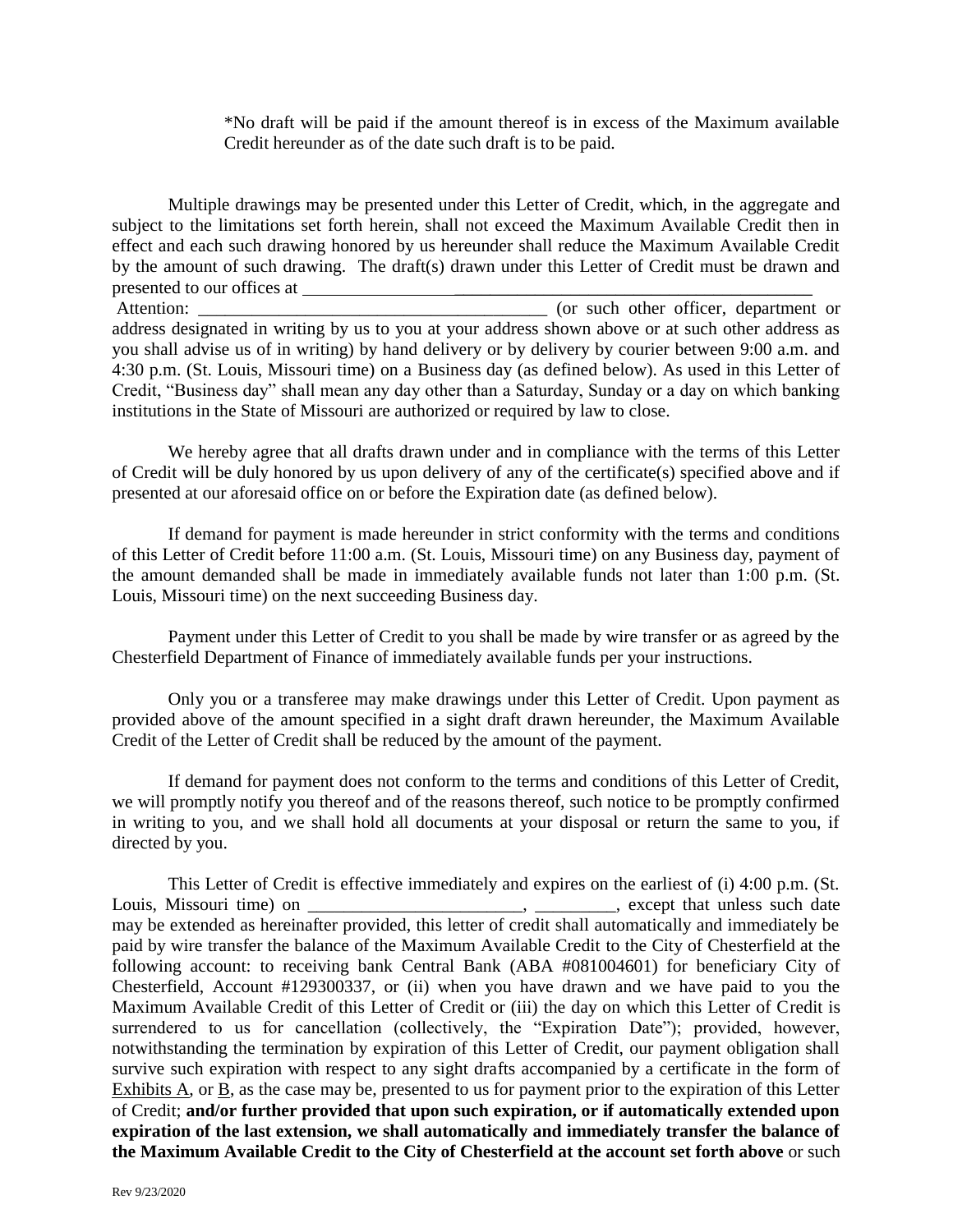other account subsequently designated by you, unless you authorize in writing a release of our obligations under this Letter of Credit or authorize a replacement of the Letter of Credit. It is a condition of this Letter of Credit that it shall be deemed automatically extended, without amendment, for one year (or such other date as the City and Account Party may agree in writing) from the present or any future Expiration date hereof, unless at least 75 days prior to any such date, we shall send you, in the form attached hereto as Exhibit C, notice that we elect not to consider this Letter of Credit renewed for such additional one-year period. Notwithstanding any automatic extensions, this letter of credit shall expire fully and finally not later than

Upon our receipt, from time to time, from you of a written reduction certificate in the form attached as Exhibit D, we are authorized to reduce the Maximum Available Credit hereunder by the amount stated in such certificate, any such reduction to be effective only at our close of business on the date on which we receive such written reduction certificate. Final reduction / release of the Letter of Credit shall be effective at our close of business on the date on which we receive a certificate in the form attached as Exhibit E.

This Letter of Credit shall be governed by the Uniform Customs and Practice for Documentary Credits, 2007 Revision, International Chamber of Commerce Commission Publication No. 600, but excluding the provisions of Article 32 thereof (the "UCPDC").

|                    | Any communications with respect to this Letter of Credit shall be in writing and shall be |  |  |  |  |  |              |  |
|--------------------|-------------------------------------------------------------------------------------------|--|--|--|--|--|--------------|--|
| addressed to us at |                                                                                           |  |  |  |  |  |              |  |
| Attention:         |                                                                                           |  |  |  |  |  | specifically |  |
|                    | referring thereon to Irrevocable Letter of Credit No.                                     |  |  |  |  |  |              |  |

You may transfer your rights under this Letter of Credit in their entirety (but not in part) to any transferee. Transfer of your rights under this Letter of Credit to any such transferee shall be effected only upon the presentation to us of this Letter of Credit accompanied by a transfer letter in the form attached hereto as  $Exhibit F$ , and we consent to such transfer without charges or fees of any kind. Upon such transfer, the transferee shall have no further rights to transfer this Letter of Credit.

This Letter of Credit sets forth in full our undertaking, and such undertaking shall not in any way be modified, amended, amplified or limited by reference to any document, instrument or agreement referred to herein (including, without limitation, the Approval, but excluding the UCPDC), and any such reference shall not be deemed to incorporate herein by reference any document, instrument or agreement. Exhibits A, B, C, D, E, F and G attached hereto are incorporated herein by reference as an integral part of this Letter of Credit.

Very truly yours,

By: \_\_\_\_\_\_\_\_\_\_\_\_\_\_\_\_\_\_\_\_\_\_\_\_\_\_\_\_\_\_\_\_

Authorized signer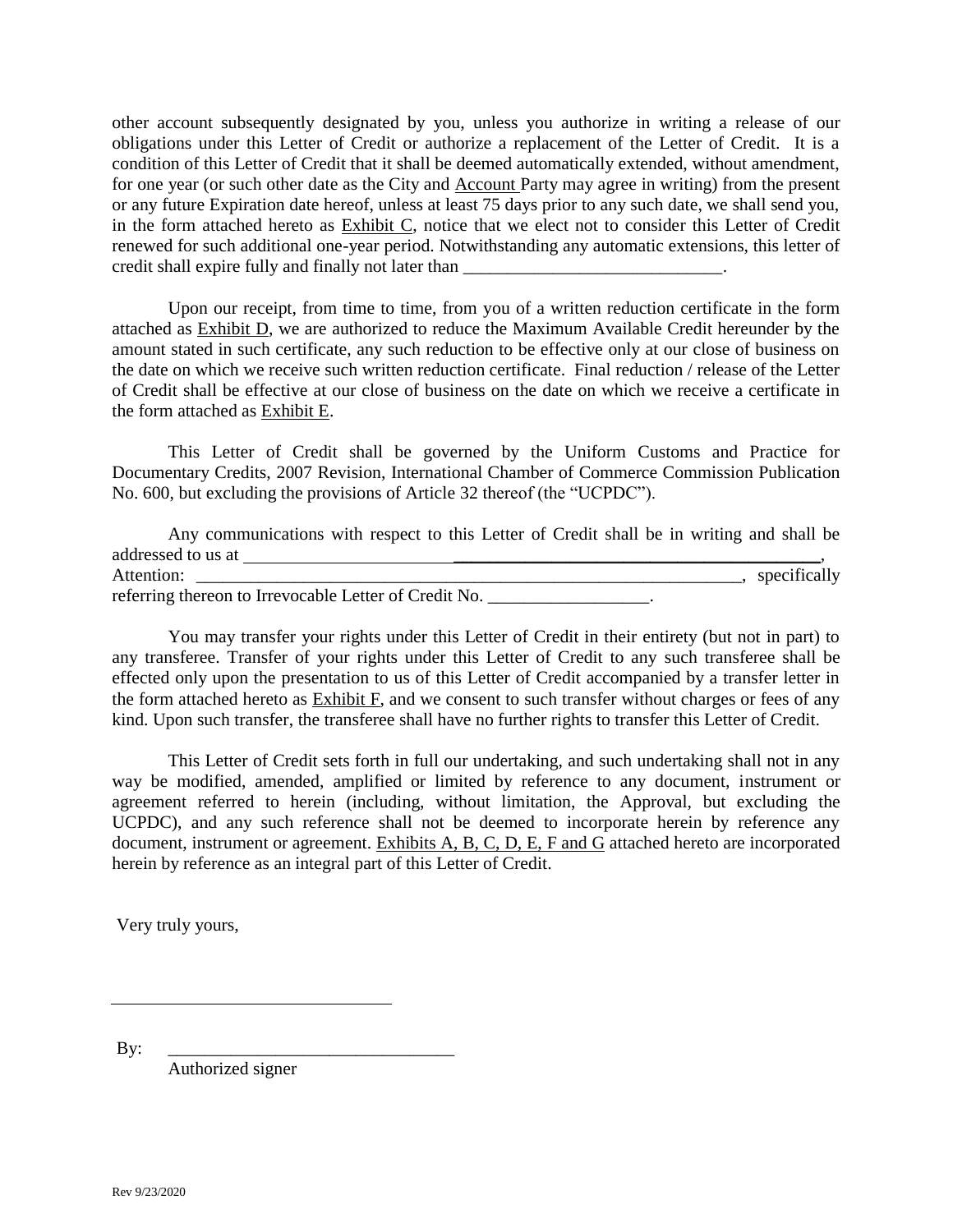### EXHIBIT A

# TO LETTER OF CREDIT FORM OF CERTIFICATE FOR "A" DRAWING

Attention:

Re: Your Letter of Credit No. In Favor of City of Chesterfield, Missouri

To Whom It May Concern:

The undersigned, a duly authorized official of City of Chesterfield, Missouri (the "Beneficiary"), hereby certifies to (the "Bank"), with reference to Irrevocable Letter of Credit No. \_\_\_\_\_\_\_\_\_\_\_\_\_\_\_\_ (the "Letter of Credit"; any capitalized terms used herein and not defined shall have their respective meanings as set forth in the said Letter of Credit) issued by the Bank in favor of the Beneficiary, that:

- 1. The Account Party has failed to complete all of the required work or fulfill all obligations required by the City Code, permits, approved plans or agreements.
- 2. The draft in the sum of \$\_\_\_\_\_\_\_\_\_\_\_\_\_\_\_ accompanying this Certificate is not in excess of the Maximum Available Credit under the Letter of Credit and shall result in a reduction of the Maximum Available Credit under the Letter of Credit.

Transfer the funds as stated above to the credit of the City of Chesterfield, Missouri to

[INSERT BANK Account #\_\_\_\_\_\_\_\_\_\_\_\_\_\_\_], Attention: Director of Finance.

IN WITNESS WHEREOF, the Beneficiary has executed and delivered this certificate this  $\frac{day \text{ of }_{x \text{ of }_{x \text{ of }_{x \text{ of }_{x \text{ of }_{x \text{ of }_{x \text{ of }_{x \text{ of }_{x \text{ of }_{x \text{ of }_{x \text{ of }_{x \text{ of }_{x \text{ of }_{x \text{ of }_{x \text{ of }_{x \text{ of }_{x \text{ of }_{x \text{ of }_{x \text{ of }_{x \text{ of }_{x \text{ of }_{x \text{ of }_{x \text{ of }_{x \text{ of }_{x \text{ of }_{x \text{ of }_{x \text{ of }_{x \text{ of }_{x \text{ of }_{x \text{ of }_{x \text{ of }_{$ 

CITY OF CHESTERFIELD, MISSOURI

By: \_\_\_\_\_\_\_\_\_\_\_\_\_\_\_\_\_\_\_\_\_\_\_\_\_\_\_\_\_\_\_\_\_\_\_\_\_\_

Director of Planning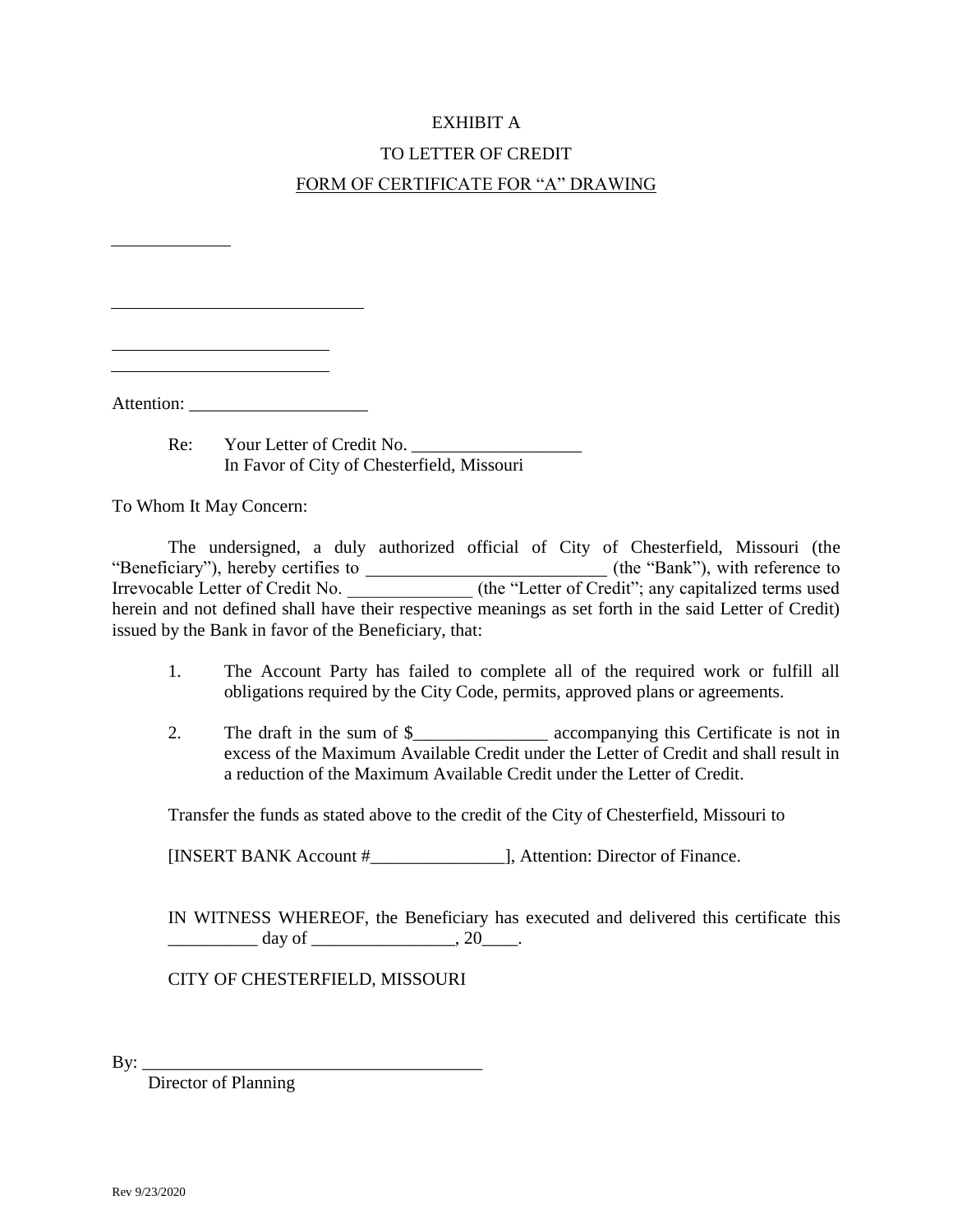# EXHIBIT B

# TO LETTER OF CREDIT FORM OF CERTIFICATE FOR "B" DRAWING

Attention:

Re: Your Letter of Credit No. \_\_\_\_\_\_\_\_\_\_\_\_\_\_\_\_\_ in Favor of City of Chesterfield, Missouri

To Whom It May Concern:

The undersigned, a duly authorized official of City of Chesterfield, Missouri (the "Beneficiary"), hereby certifies to (the "Bank"), with reference to Irrevocable Letter of Credit No. \_\_\_\_\_\_\_\_\_\_\_\_\_\_\_\_ (the "Letter of Credit"; any capitalized terms used herein and not defined shall have their respective meanings as set forth in the said Letter of Credit) issued by the Bank in favor of the Beneficiary, that:

- 1. Funds in the amount of the accompanying draft are now due for deposit in a special transit account for the payment per Work completion.
- 2. The draft in the sum of \$\_\_\_\_\_\_\_\_\_\_\_\_\_ accompanying this Certificate is not in excess of the Maximum Available Credit under the Letter of Credit and shall result in a reduction of the Maximum Available Credit under the Letter of Credit.

Transfer the funds as stated above to the credit of the City of Chesterfield, Missouri to

[INSERT BANK Account #\_\_\_\_\_\_\_\_\_\_\_\_\_\_\_], Attention: Director of Finance.

IN WITNESS WHEREOF, the Beneficiary has executed and delivered this certificate this  $\frac{day \text{ of }$  \_\_\_\_\_\_\_\_\_\_\_\_\_\_\_\_\_, 20\_\_\_\_.

CITY OF CHESTERFIELD, MISSOURI

By: \_\_\_\_\_\_\_\_\_\_\_\_\_\_\_\_\_\_\_\_\_\_\_\_\_\_\_\_\_\_\_\_\_\_\_\_\_\_\_

Director of Planning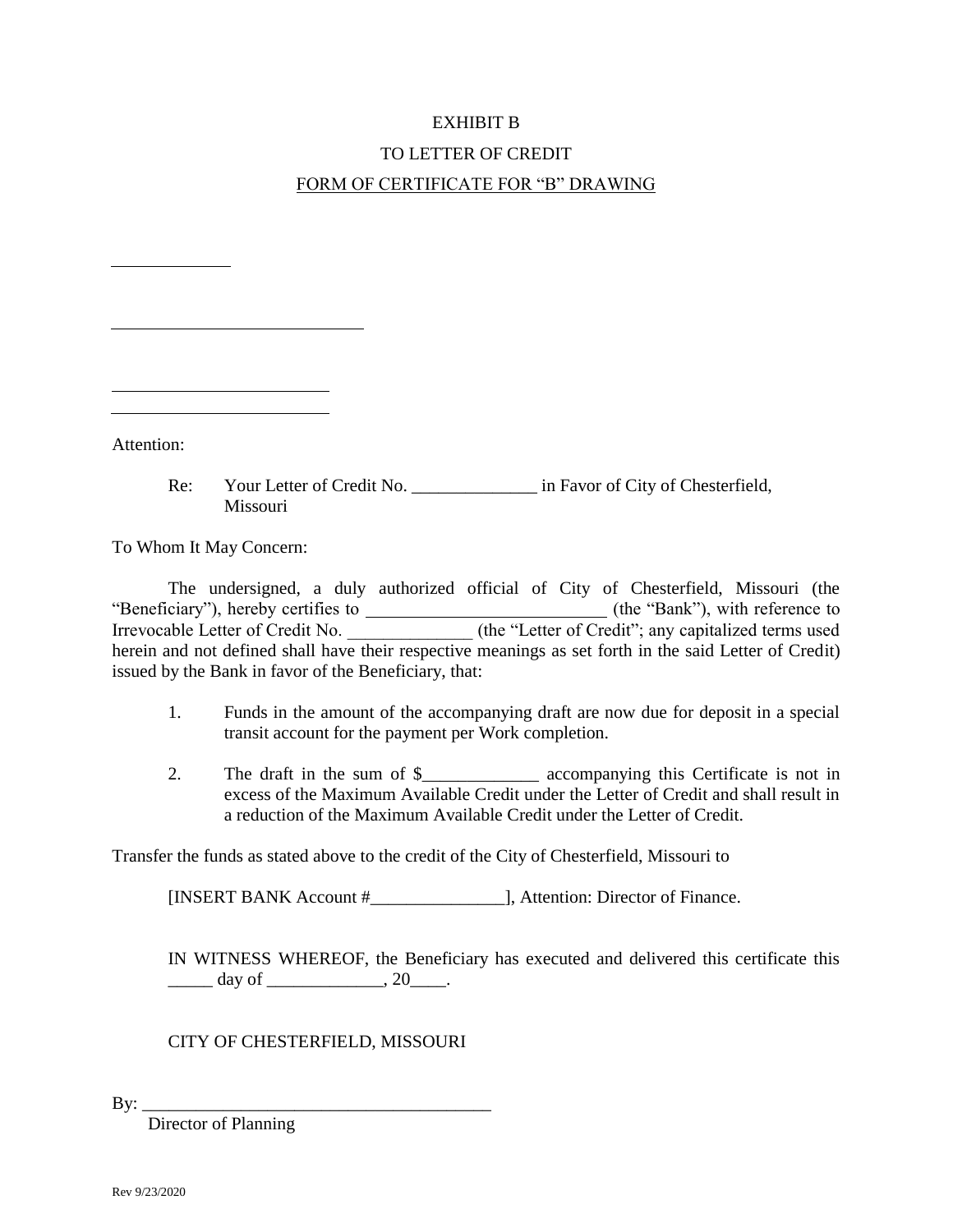# EXHIBIT C TO LETTER OF CREDIT FORM OF NOTICE OF EXPIRATION

City of Chesterfield 690 Chesterfield Parkway W Chesterfield, Missouri 63017

Attention: Director of Planning

Re: Our Letter of Credit No. \_\_\_\_\_\_\_\_\_\_\_\_\_\_\_\_\_\_\_\_ in Favor of City of Chesterfield, Missouri

| Amount: |  |
|---------|--|
|---------|--|

| <b>Expiration Date:</b> |  |
|-------------------------|--|
|-------------------------|--|

To Whom It May Concern:

Please consider this letter as the Bank's notification that the Bank does not intend to renew the above-reference letter of credit and, therefore, it will expire in full and finally on the abovementioned date. All remaining amounts under the Letter of Credit shall be transferred to the City of Chesterfield per the terms of the Letter.

Very truly yours,

By:  $\_\_$ Authorized Officer

cc: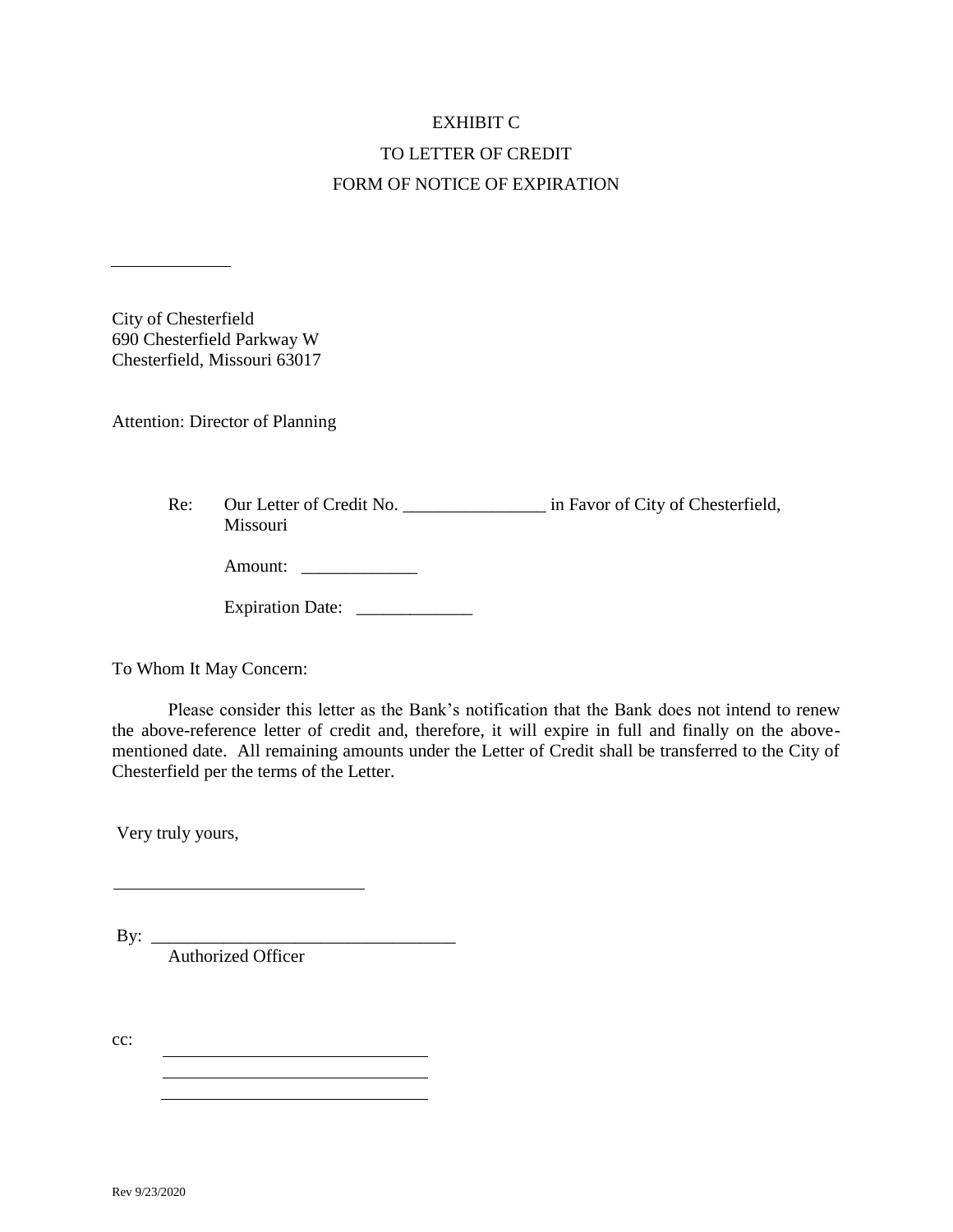# EXHIBIT D TO LETTER OF CREDIT FORM OF REDUCTION CERTIFICATE

City of Chesterfield 690 Chesterfield Parkway West Chesterfield, Missouri 63017

Attention:

Re: LETTER OF CREDIT NUMBER: \_\_\_\_\_\_

IN ORIGINAL AMOUNT OF: \$ \_\_\_\_\_\_\_\_\_\_\_\_

To Whom It May Concern:

This certificate authorizes reduction in the amount of \$\_\_\_\_\_\_\_\_\_\_\_\_\_\_ of the above letter of credit. The remaining maximum available credit for this letter of credit is \$

CITY OF CHESTERFIELD, MISSOURI

<u> 1989 - Johann Stoff, deutscher Stoffen und der Stoffen und der Stoffen und der Stoffen und der Stoffen und d</u>

 $By: \_$ 

Director of Planning

cc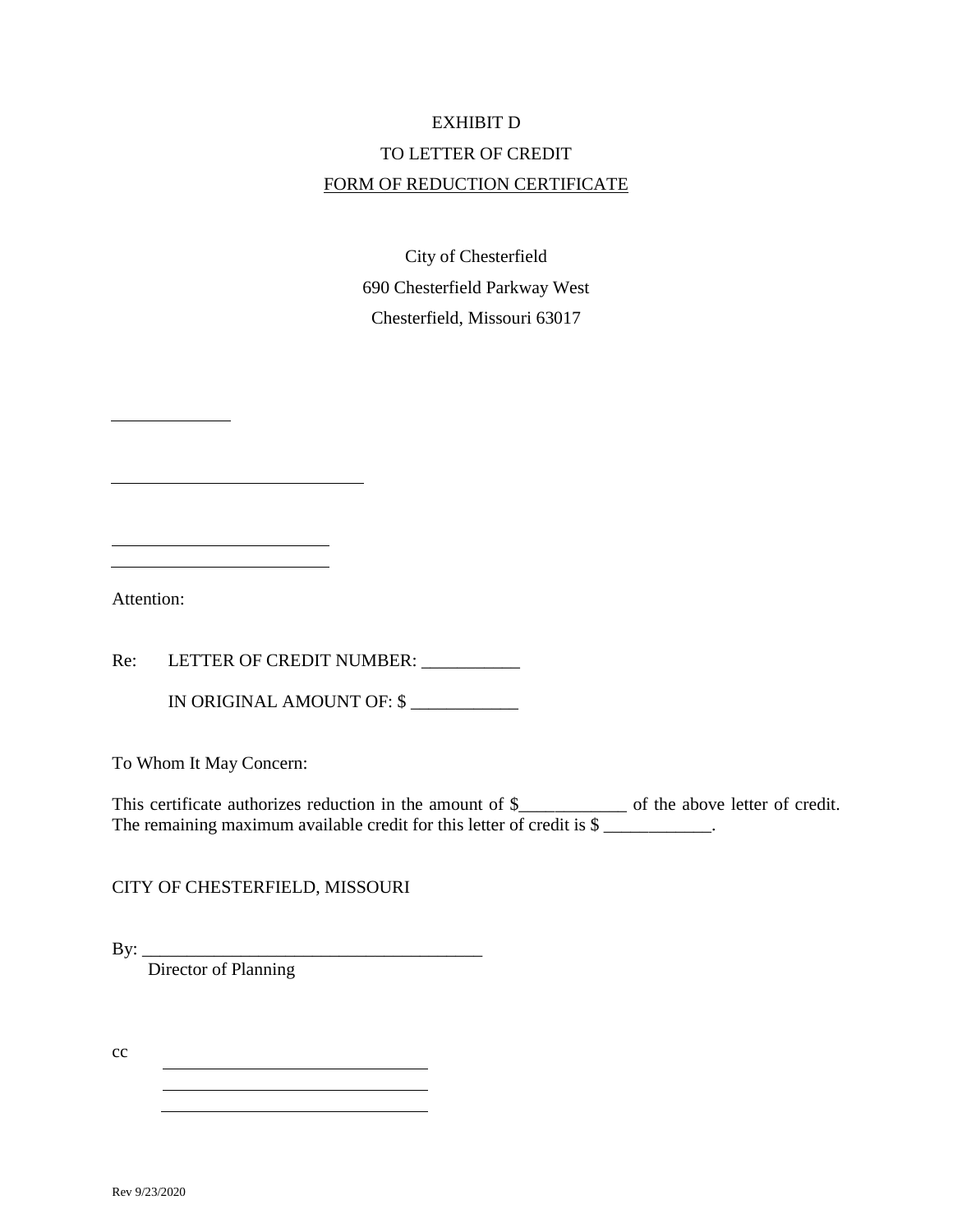#### EXHIBIT E

#### TO LETTER OF CREDIT

# FORM FOR FULL REDUCTION / RELEASE OF LETTER OF CREDIT

Attention:

Re: LETTER OF CREDIT NUMBER: \_\_\_\_\_\_\_\_\_\_

IN ORIGINAL AMOUNT OF: \$ \_\_\_\_\_\_\_\_\_\_\_\_

FINAL REDUCTION

To Whom It May Concern:

The City of Chesterfield hereby authorizes the final reduction of the letter of credit established for \_\_\_\_\_\_\_\_\_\_\_\_\_\_\_\_\_\_\_\_\_\_\_\_\_\_\_\_\_\_\_\_\_\_\_\_\_. The letter of credit referenced above is hereby being surrendered.

Should you desire additional information, please contact \*\_\_\_\_\_\_\_\_\_\_\_\_\_\_\_\_\_\_\_\_\_\*.

By: \_\_\_\_\_\_\_\_\_\_\_\_\_\_\_\_\_\_\_\_\_\_\_\_\_\_\_\_\_\_\_\_\_\_\_\_\_\_

Director of Planning

Enclosures: Letter of Credit

cc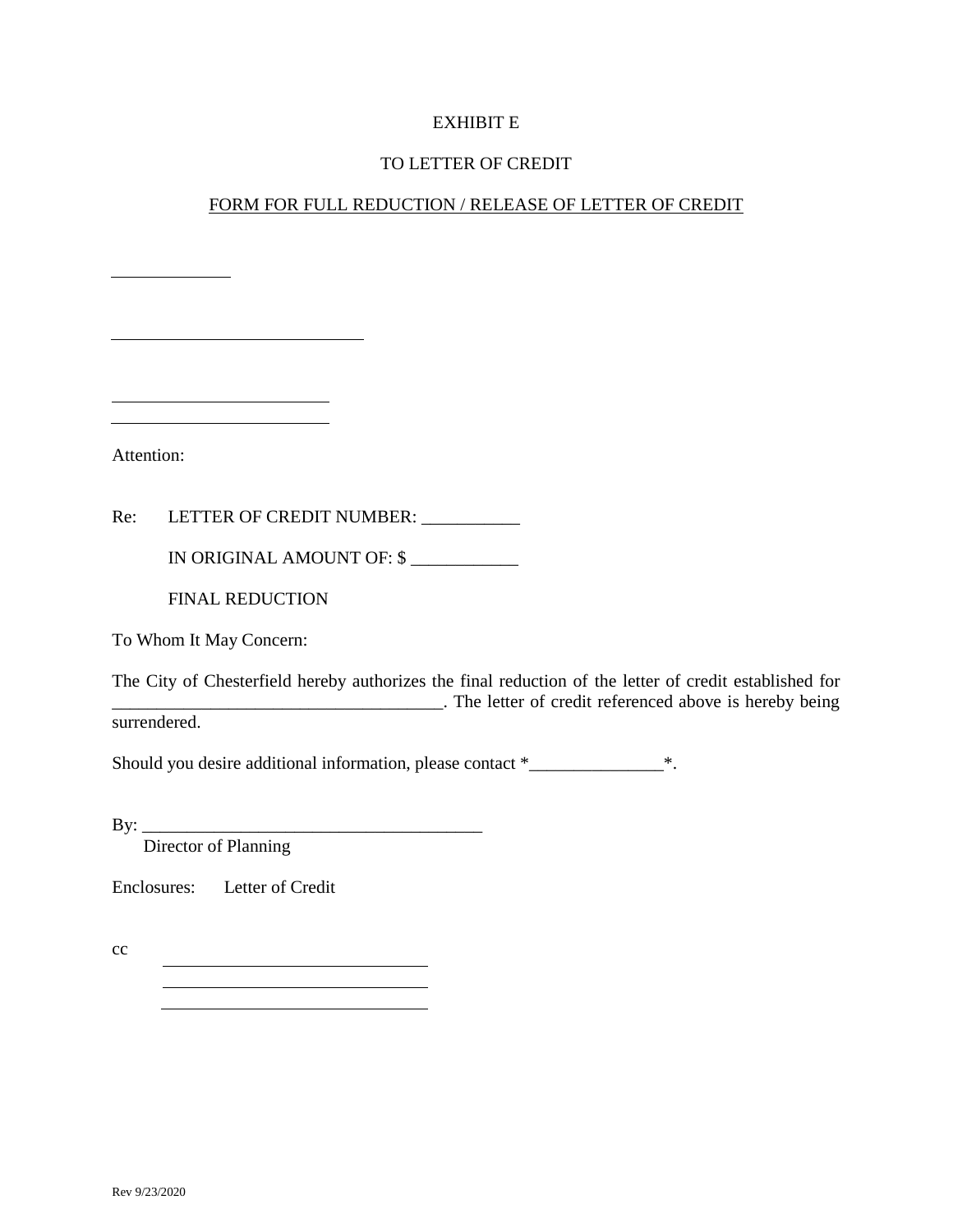### EXHIBIT F

# TO LETTER OF CREDIT

# FORM FOR FULL TRANSFER OF LETTER OF CREDIT

| Attention: |  |
|------------|--|

Re: Your Letter of Credit ('Letter of Credit'') No. \_\_\_\_\_\_\_\_\_\_\_\_\_\_\_\_\_\_\_\_\_\_\_\_\_\_\_\_\_ in favor of City of Chesterfield, Missouri

To Whom It May Concern:

The undersigned, City of Chesterfield, Missouri ("Transferor") has transferred and assigned (and hereby confirms said transfer and assignment) all of its rights in and under the Letter of Credit to [ ] ("Transferee"). Transferor confirms that it no longer has any rights under or interest in the Letter of Credit and that you shall have no further responsibility to make payment under the Letter of Credit to Transferor.

Transferor hereby surrenders the Letter of Credit subject to the transfer to you and requests that you note the transfer of the Letter of Credit and deliver the Letter of Credit, amended or endorsed to reflect said transfer, to Transferee.

CITY OF CHESTERFIELD, MISSOURI [ **[** [ **]** 

CITY OF CHESTERFIELD, MISSOURI

By: \_\_\_\_\_\_\_\_\_\_\_\_\_\_\_\_\_\_\_\_\_\_\_\_\_\_\_\_\_\_\_\_\_\_\_\_\_\_

Director of Planning

Enclosures: Letter of Credit, if applicable

cc